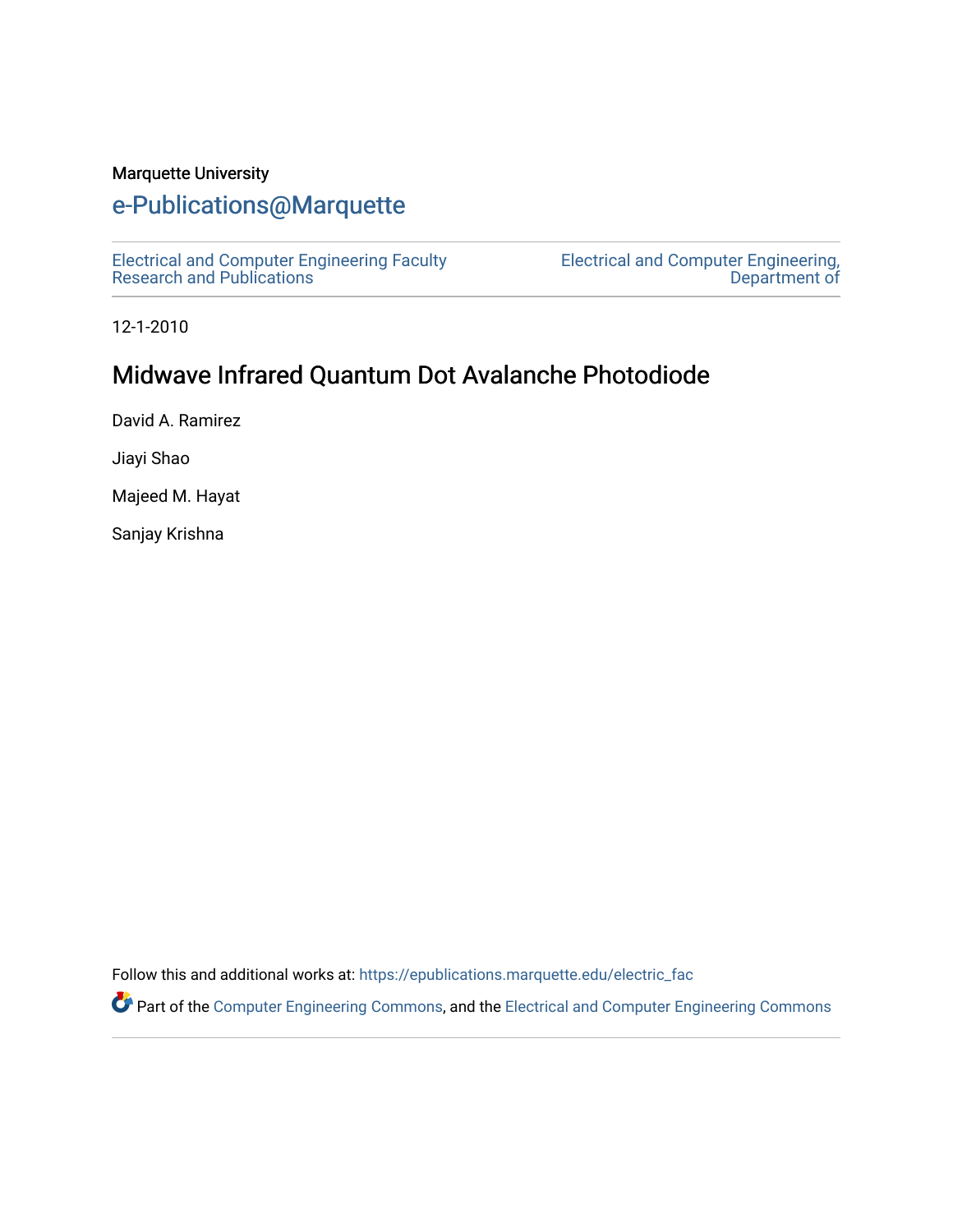## **[Midwave infrared quantum dot avalanche photodiode](http://dx.doi.org/10.1063/1.3520519)**

David A. Ramirez,<sup>a)</sup> Jiayi Shao, Majeed M. Hayat, and Sanjay Krishna<sup>b)</sup> *Department of Electrical and Computer Engineering and the Center for High Technology Materials (CHTM), University of New Mexico (UNM), 1313 Goddard St. SE, Albuquerque, New Mexico 87106, USA*

(Received 15 July 2010; accepted 5 November 2010; published online 1 December 2010)

We report the first demonstration of a GaAs based avalanche photodiode (APD) operating in the midwave infrared region  $(3-5 \mu m)$ . In the device, called the quantum dot avalanche photodiode, an intersubband quantum dots-in-a-well detector is coupled with an APD through a tunnel barrier. Using this approach, we have increased the photocurrent and reached a conversion efficiency of 12%, which is one of the highest reported conversion efficiencies for any quantum dot detector. © *2010 American Institute of Physics*. doi[:10.1063/1.3520519](http://dx.doi.org/10.1063/1.3520519)

Single-photon detectors represent the ultimate device in terms of their sensitivity, and they are widely used in a variety of low light level applications. Single-photon avalanche photodiodes (SPADs) are obtained by operating avalanche photodiodes (APDs) close to the breakdown bias threshold, in what is called as the Geiger mode.<sup>1</sup> However, present day APDs are limited to wavelengths below 2  $\,\mu$ m. In this paper, we report the first demonstration of a GaAs based APD operating in the midwave infrared region (MWIR)  $(3-5 \mu m)$ . In the quantum dot avalanche photodiode  $(QDAP)<sup>2</sup>$  $(QDAP)<sup>2</sup>$  $(QDAP)<sup>2</sup>$  intersubband absorption in the quantum confined dots-in-a-well (DWELL) heterostructure is exploited for MWIR detection, and multiplication in the APD is engineered to obtain a large conversion efficiency (CE). The conversion efficiency  $\eta_{\rm conv}$ is the product of the internal quantum efficiency  $\eta$  and the photoconductive gain *g* and is given by  $\eta_{\text{conv}} = \eta g$  $= R(h\nu)/q$ , where *R* is the responsivity, *q* is the charge of the electron, and  $h\nu$  is the photoexcitation energy. Using this approach, we have increased the photocurrent by a factor of 14 and reached a CE of 12%, which is one of the highest reported CEs for any quantum dot detector.

Various approaches have been explored to realize singlephoton detectors. They include superconducting detectors, photomultiplier tubes (PMTs), and APDs. While superconducting detectors offer the highest quantum efficiency and the lowest dark count rate, they are limited to very low operating temperature  $(< 10 K$ ). PMTs have demonstrated very good performance in the visible region but are very bulky and are not compatible with the standard semiconductor manufacturing processes. PMTs also require very high voltages and are sensitive to magnetic fields. APDs represent the most promising scalable technology as they are based on semiconductors, such as Si, GaAs, and InP, and can be made into large format arrays. APDs can be operated in two modes. In the linear mode, the APD is biased below breakdown and the output photocurrent is "amplified" through the avalanche of impact ionizations. In the Geiger or singlephoton avalanche detector mode, the APD is biased just below the breakdown voltage and a gated pulse is used to drive it above breakdown for a short duration. An incoming photon during this gated pulse triggers a cascade, or avalanche, of impact ionization events leading to a large current. Various

active and passive quenching circuits have been developed to limit the current flowing in the APD and to reset it for the next pulse.<sup>3</sup> However, all GaAs based SPADs available today are limited to wavelengths less than 2  $\mu$ m.<sup>[4](#page-3-3)</sup> Hamamatsu has an extended InGaAs APD that operates up to 1.7  $\mu$ m.<sup>[4](#page-3-3)</sup>

In the quantum dot avalanche photodiode, an intersubband quantum dots-in-a-well detector is coupled with an APD through a tunnel barrier [see Fig.  $1(a)$  $1(a)$ ]. The photon absorption and generation of carriers take place in the DWELL section while the avalanche section provides internal gain. The demonstration of the linear mode operation of the QDAP signifies a major achievement as it opens up the possibility of obtaining SPADs in the midwave infrared range. This would have a dramatic impact on many applications that require high-sensitivity MWIR detectors, including astronomy and biomedical diagnostics.

The operating principle of the QDAP is shown in Fig. [1.](#page-2-0) Operationally, the QDAP can be divided into two stages: (a) the photogeneration of carriers and (b) the avalanche multiplication of the photogenerated carriers. The absorption of photons and photogeneration of electrons are due to intersubband transitions in the quantum dots (QDs). Among the various QD heterostructures, the DWELL detector is among the most promising alternatives for terrestrial applications.<sup>5</sup> The DWELL heterostructure is a hybrid between a conventional quantum well infrared photodetector (QWIP) and a quantum dot infrared photodetector (QDIP) and draws from the advantages of both of these technologies. DWELL detectors operate under normal incidence conditions with low dark current like the QDIP and have good operating wavelength control like the QWIP. In addition, DWELL detectors benefit from a mature growth and processing technology of III-V semiconductors, making it possible to produce devices with good spatial uniformity over a large area. This characteristic is essential for fabricating large format focal plane arrays (FPAs). Recently, Ting et al.<sup>[6](#page-3-5)</sup> demonstrated a 1 megapixel DWELL FPA with peak response at 8.5  $\mu$ m.

Thus, the spectral response of the QDAP is determined by the DWELL section. On the other hand, the avalanche multiplication, resulting from the injection of the photogenerated electrons into the avalanche region, takes place in the APD section. To control the individual responses of the DWELL and the APD sections, the voltage applied between the top and middle contacts and the voltage between the middle and bottom contacts are independently varied. Figure

<span id="page-1-1"></span><span id="page-1-0"></span>a)Electronic mail: davramir@unm.edu.

b Electronic mail: skrishna@chtm.unm.edu.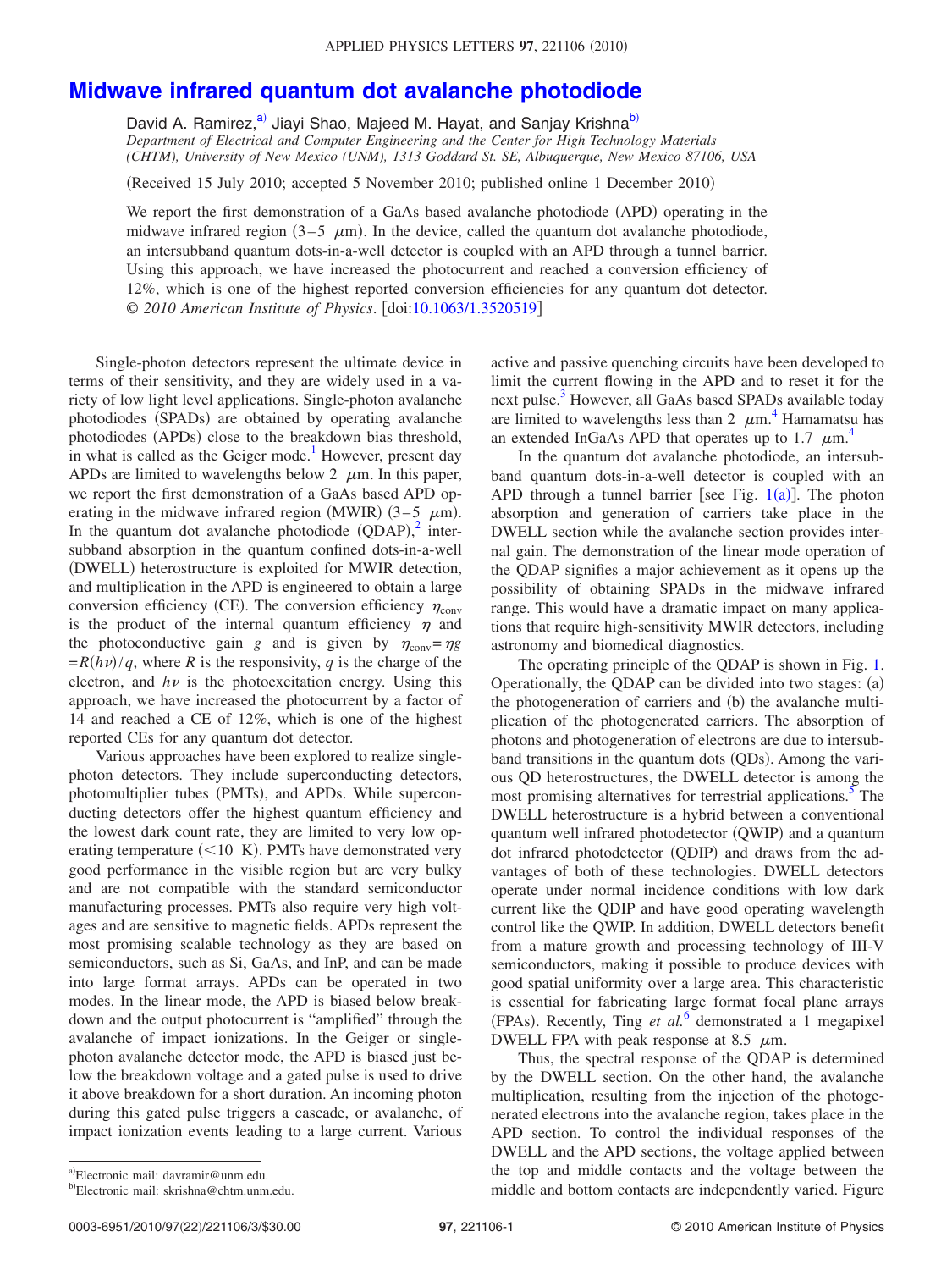<span id="page-2-0"></span>

FIG. 1. (Color online) Structure and principle of operation. (a) Heterostructure schematic of the QDAP showing the separate absorption and multiplication regions. (b) Calculated band diagram of the QDAP using SENTAURUS simulation tool with the absorption and multiplication sections reverse biased at voltages of 0.5 and 2.0 V, respectively. (c) Theoretical simulation of the electric field profile in the device, confirming that the maximum electric field is dropped across the multiplication region.

 $1(a)$  $1(a)$  shows the heterostructure of the QDAP and illustrates the absorption and multiplication stages. When the incident radiation of energy  $h\nu$ , where *h* is the Planck's constant and  $\nu$  is the frequency of the incident radiation, is shone on the device, the incident photons are absorbed in the active region of the DWELL section. As a result, the electrons in the ground state of the quantum dots are promoted to a set of bound states within the quantum well. Once these electrons are extracted from the quantum well, they drift, as a result of the applied electric field, toward the APD section of the device. This is illustrated in Fig.  $1(b)$  $1(b)$ . To reach the avalanche region located in the APD section, the electrons need to tunnel through the barrier established by the *p*-type layer, as shown in Fig.  $1(b)$  $1(b)$ . In the high-field avalanche region, the injected electrons experience a series of impact ionizations that multiply them. Finally, the multiplied electrons are collected at the bottom contact. For these processes to take place, the external biasing circuit used to operate the QDAP has to be designed in such a way that the flow of electrons is from the top to the bottom contact. This mode of operation is achieved when both sections of the QDAP are reverse biased, i.e.,  $V_{top} < V_{mid} < V_{bot}$ . A customize[d bia](#page-2-0)sing circuit was built to enable this configuration. Figure  $1(c)$  shows the theoretically calculated electric field in the QDAP, indicating that most of the applied field drops across the APD.

The n-i-n DWELL detector was grown on top of the p-i-n APD section using solid source molecular beam epitaxy. The DWELL section of the QDAP consists of the structure reported by Shenoi *et al.*<sup>[7](#page-3-6)</sup> This heterostructure design incorporated a lower strain per stack, leading to a large number of stacks (30) compared to the previous designs[.8](#page-3-7) The DWELL consists of *n*-doped InAs dots in an  $In<sub>0.15</sub>Ga<sub>0.85</sub>As/GaAs$  well and  $Al<sub>0.10</sub>Ga<sub>0.90</sub>As$  as the barrier. These layers are sandwiched between two highly doped *n*-GaAs layers. The APD was a standard p-i-n diode with a GaAs multiplication region of 0.15  $\mu$ m. The multiplication region was made thin to achieve a small avalanche breakdown voltage and to enhance the dead-space effect. It is known that in thin multiplication regions, the dead-space reduces the multiplication noise, also called the excess noise, introduced by the avalanche multiplication process in  $APDs<sup>9,10</sup>$  $APDs<sup>9,10</sup>$  $APDs<sup>9,10</sup>$ . The multiplication noise is a result of the stochastic nature of the impact ionization process.

To demonstrate the operation of the QDAP, a series of radiometric measurements were carried out. First, the spectral response of the QDAP was measured using a Thermo Nicolet Fourier transform infrared spectrometer. Figure  $2(a)$  $2(a)$ shows the measured conversion efficiency of the DWELL section as a function of wavelength for a reverse bias of 2 V across the DWELL. It can be seen that the conversion efficiency peaks at 5  $\mu$ m. The next step was to demonstrate the ability to separately control the absorption and the multiplication response of the QDAP. To this end, the photocurrent of the QDAP detectors was measured with the devices cooled down to liquid nitrogen temperature (77 K). To create carriers in the DWELL section, the devices were irradiated using a 3.39  $\mu$ m laser beam chopped at a frequency of 400 Hz. A specially designed circuit board was used to bias the devices and amplify the photocurrent. Then, the amplified signal was fed into an SR770 fast Fourier transform network analyzer. In the first experiment, the photocurrent in the QDAP was plotted as a function of the bias across the DWELL section [shown in Fig.  $2(b)$  $2(b)$ ]. The current increases linearly with the applied bias as expected. The inset in Fig.  $2(b)$  $2(b)$  shows the structure of the device under test. In the second experiment, the photoelectron generation in the DWELL section was fixed by keeping the DWELL section biased at a fixed value (0.5 V). The multiplication gain of the APD was